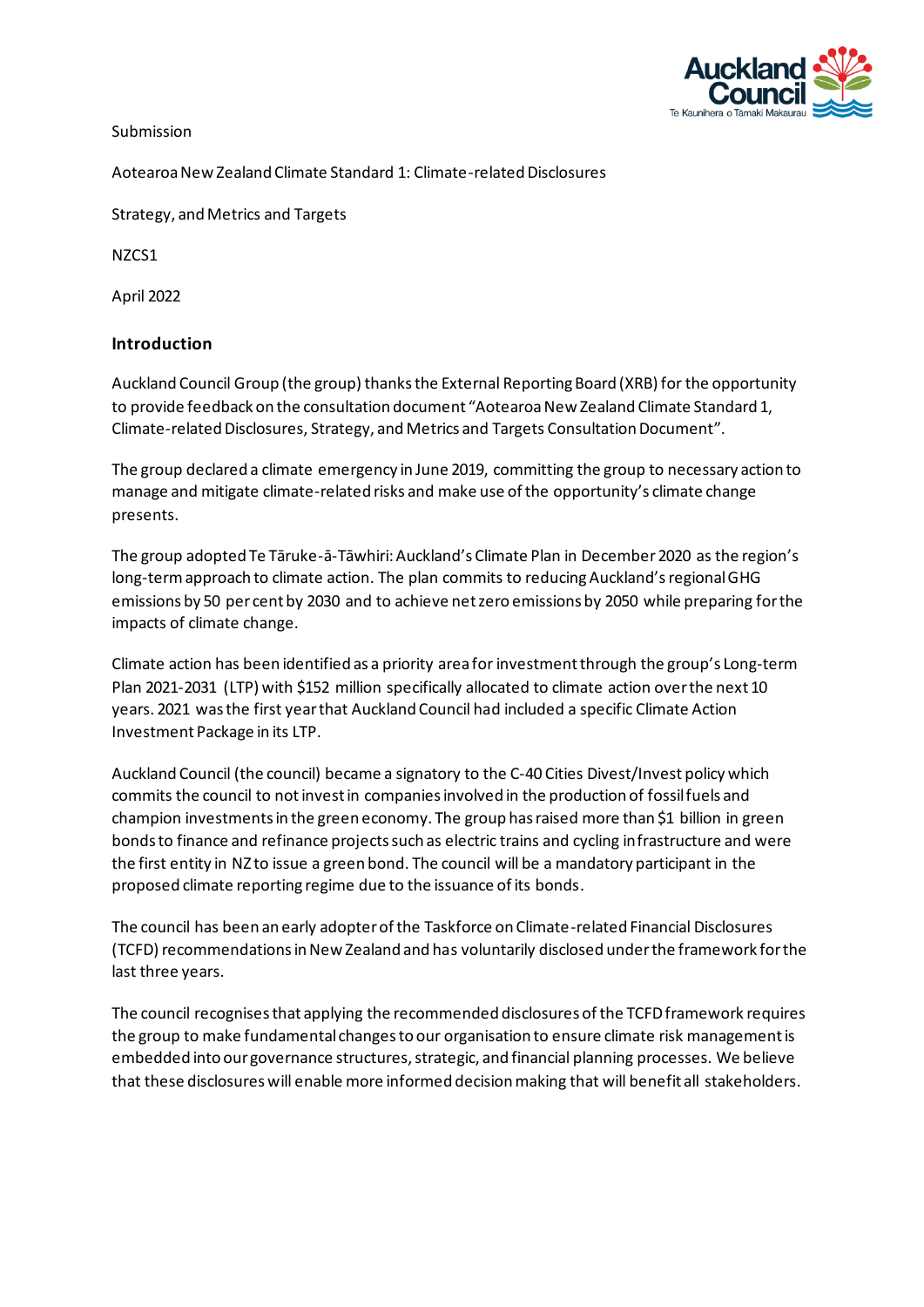### **1. Do you think the proposed Strategy section of NZ CS 1 meets primary user needs?**

We consider that the Strategy section of NZCS 1 is comprehensive and generally meets primary users' needs. However, we note the following:

- While there is an implied link between sector and entity specific risks and opportunities, and an entity'sstrategy, we consider that the importance of this is of such significance that it should be an explicit requirement to demonstrate.
- The outputs from the scenario models should be significant contributors to the development of strategy. The proposal sets out a non-prescriptive approach for the 'greater than 2°C scenario'. To enable comparability, we recommend the XRB make at least one higher than 2°C scenario mandatory. We recommend that the XRB mandates a 3.5°C scenario in line with the IPCC Representative Concentration Pathway 8.5.
- When identifying risks and quantifying the financial impacts of those risks, we consider that there should be disclosure thatthe assumptions are reasonable and complete.
- **1a. Do you think that the information in this section of the standard will provide information that is useful to primary users for decision making? If not, please explain why not and identify any alternative proposals.**

Generally, we agree that the information will be useful for primary users for decision making. However, we note that certain entities will need to consider commercial sensitivities.

### **1b. Do you consider that this section of the standard is clear and unambiguous in terms of the information to be disclosed? If not, how could clarity be improved?**

We consider that the section is clear and unambiguous. However, we would like to review this again once the draft NZ CS3 is available in July 2022.

### **1c. Do you consider that this section of the standard is adequately comprehensive and achieves the right balance between prescriptiveness and principles-based disclosures? If not, what should be removed or added to achieve a better balance?**

We support the approach taken in this section which sets out the intention of regulation rather than setting specific rules. We agree with a principles-based approach and that requirements need to be future-proofed to ensure the standard remains consistent with overseas jurisdictions and facilitates consistent and comparable reporting for primary users.

# **2. Do you agree that a standalone disclosure describing the entity's business model and strategy is necessary? Why or why not?**

We agree with disclosing the entity's business model and relevant aspects of the strategy. For entities who report using other frameworks such as the integrated reporting framework, the business model will already be disclosed. If this is the case, entities should be able to reference that disclosure. However, consideration needs to be given to whether it provides sufficient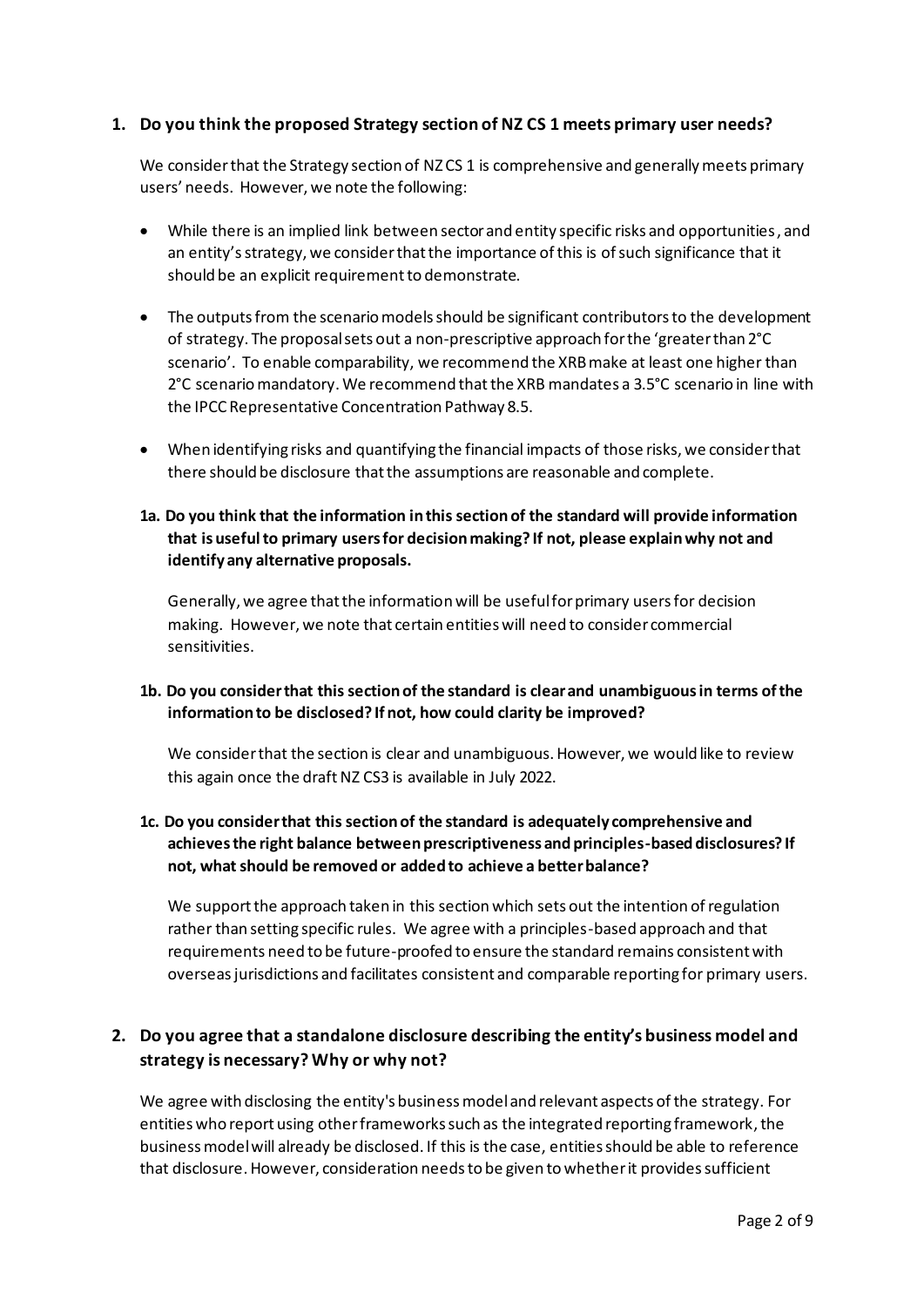information to illustrate how climate related risks are addressed and responded to at an enterprise level. We believe this information is necessary for primary users to assess whether climate related risk is considered throughout the entity or whether it is considered only within specific parts of an entity.

It also serves to illustrate to the primary user how impacts are understood at an enterprise level and interlinked between current and subsequent financial years. We note however, that for some non-commercial entities that the equivalent of a business model may be used, for example Auckland Council uses a Value Creation model. We recommend the guidance notes mention this.

We recommend that the XRB clearly states the objective the disclosing entity is trying to achieve by describing its entity's business model.

**3. Do you agree that we should not prescribe which global mean temperature increase scenario(s) should be used to explore higher physical risk scenarios (such as 2.7°C and/or 3.3°C or by using Representative Concentration Pathways (RCP) such as RCP4.5 or 6), but rather leave this more open by requiring a 'greater than 2°C scenario'? Why or why not?** 

To date, there has not been much use of climate scenarios in New Zealand. As a result, we believe that there is not yet enough experience to enable consensus on what the most appropriate scenarios might be. We agree that two scenarios are required and that the proposed guidance is reasonable for this early stage. However, we strongly recommend industry-based scenarios be developed as a matter of priority and we strongly recommend that XRB take a leading role with industry groups to develop these.

# **4. We do not require transition plans to be tied to any particular target such as net zero and/or 1.5°C, but that entities will be free to disclose this if they have done so. Do you agree? Why or why not?**

In the absence of any legislated carbon reduction targets for entities, we do not consider that a transition plan should be tied to a particular target. However, it is our experience that for a transition plan to be meaningful an entity will likely have set a target, or suite of targets. We consider that it would be useful for entities to disclose the targets that their transition plan is tied to.

We recommend the XRB require entities to link their long-term mitigation target to an internationally recognised target (such as the Paris Agreement, or Net Zero 2050) mandatory. This is to ensure targets are aligned with scientifically backed targets. We suggest the XRB recommends entities disclose interim targets and their progress towards their long-term mitigation target, and provide commentary on their results to date.

### **5. Do you have any views on the defined terms as they are currently proposed?**

We recommend that if there is a reference to the Paris Agreement or Net Zero 2050, these terms should be defined.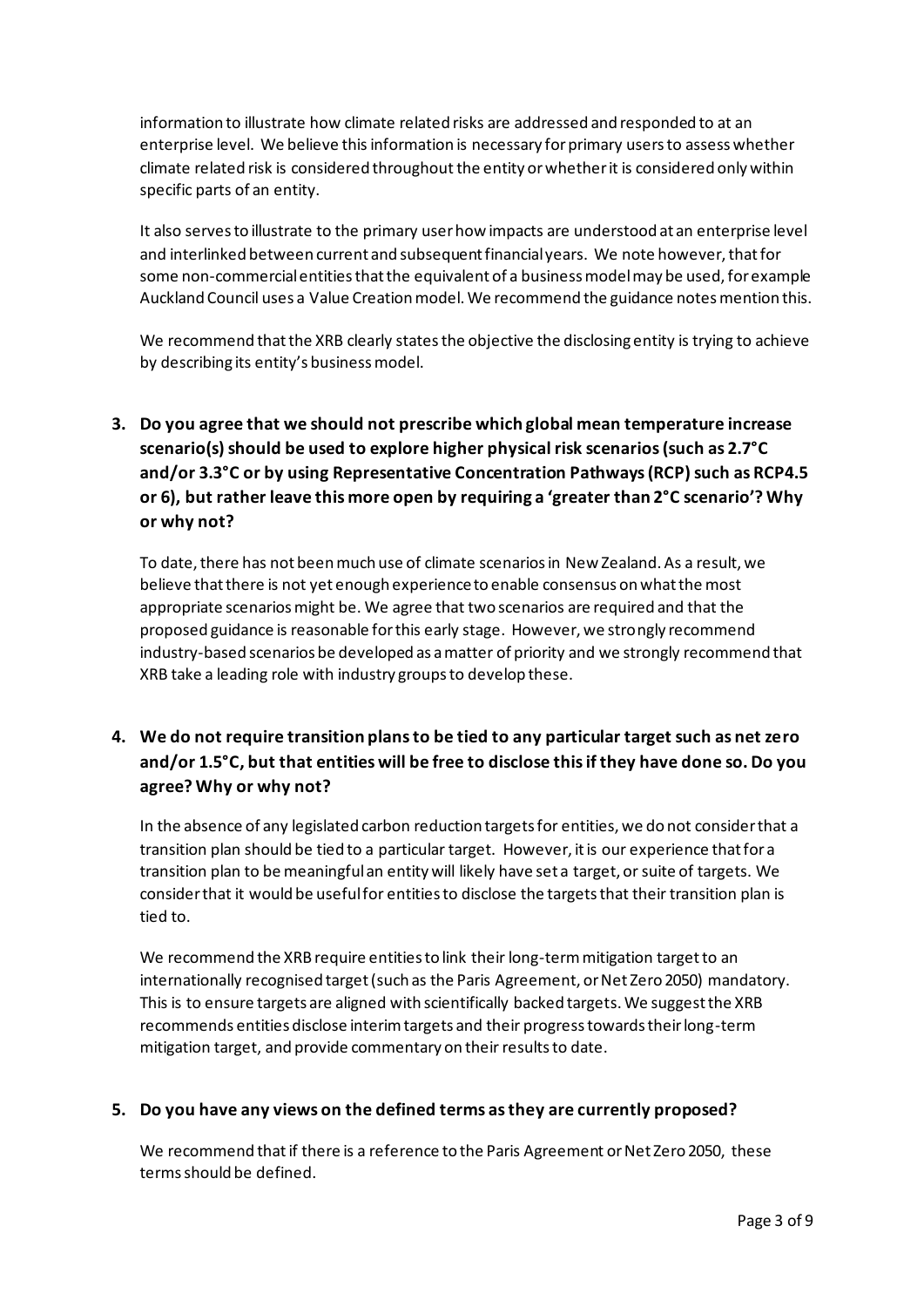# **6. The XRB has identified adoption provisions for some of the specific disclosures in NZ CS 1:**

#### **6a. Do you agree with the proposed first-time adoption provisions? Why or why not?**

We agree with the first-time adoption provisions, particularly with the stepped approach. As an entity that started preparing to meet the TCFD framework reporting requirements more than two years ago, we recommend that there be some further consideration of timeframes. It is generally accepted that 3 years is required to develop sufficient maturity to disclose scenario analysis, for example, and the Canadian guide to adopting the TCFD recommendations for cities suggests a 5-year pathway. We recommend further discussion with affected entities to understand the potential timeframes and that at least one further interim step be implemented before full compliance is required. Further, we recommend that the XRB work with regulators to play a support role in the first few years that an entity adopts the standards.

### **6b. In your view, is first-time adoption relief needed for any of the other disclosure requirements? Please specify the disclosure and provide a reason.**

We consider that the first-time adoption relief proposed in the strategy section is sufficient and fit for purpose.

**6c. If you are requesting further first-time adoption relief, what information would you be able to provide in the interim?** 

N/A

## **7. Do you think the proposed Metrics and Targets section of NZ CS 1 meets primary user needs?**

We consider that the Metrics and Targets section of NZCS 1 is comprehensive and generally meets the primary user needs. However, please note the following for consideration:

- Some of the proposed guidance should be part of the standard to enable benchmarking of entities' performance.
- We recommend that the guidance be enhanced to include clear direction on selecting and disclosing boundaries. It will be particularly important for primary users to have visibility of where metrics and targets cover operational control or beyond.
- Section 7.6.3 states that entities should disclose those metrics they use for management of climate related risk. To enable informed decision-making there should be a balance of entity specific and sector/industry measures.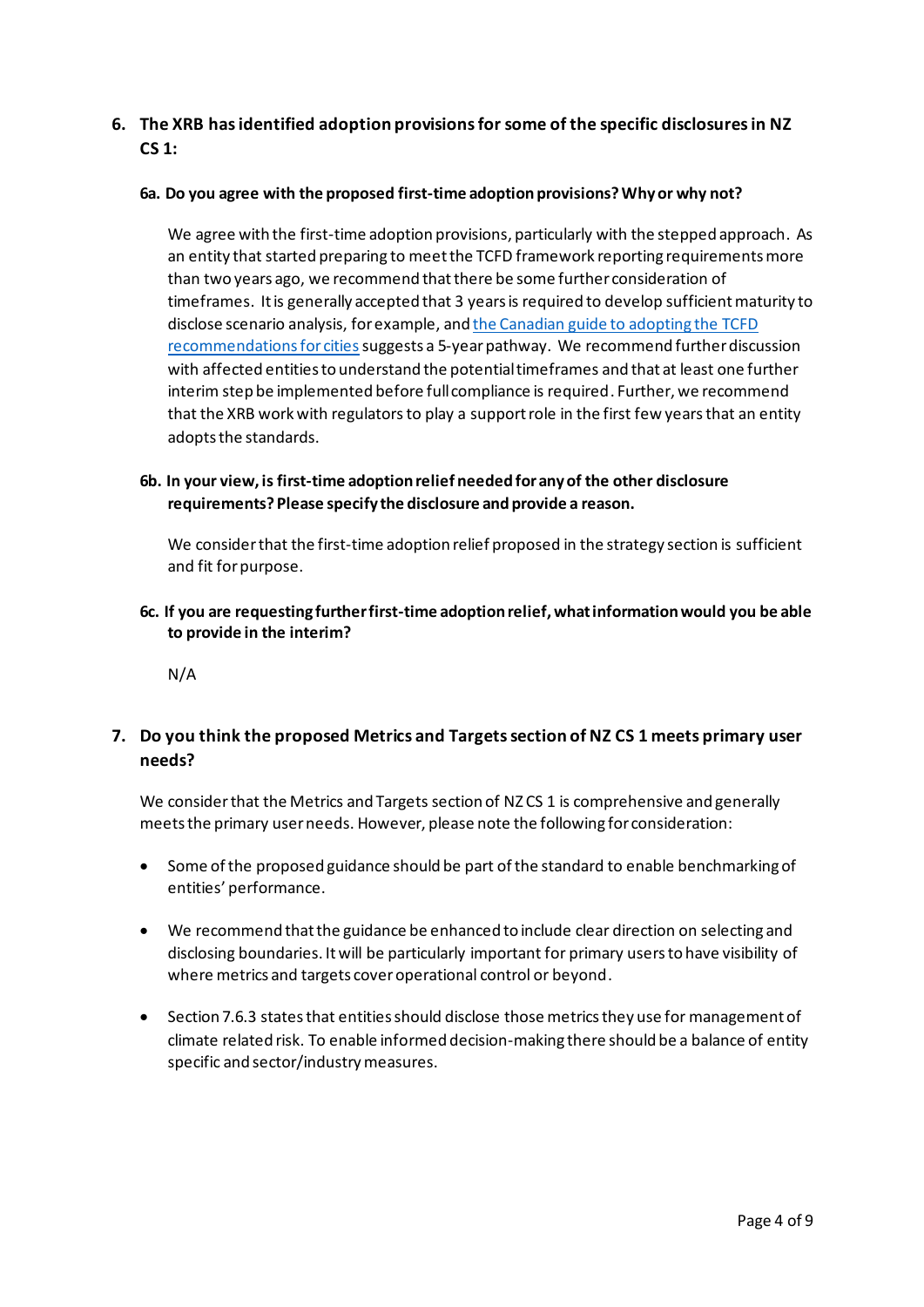**7a. Do you think that the information in this section of the standard will provide information that is useful to primary users for decision making? If not, please explain why not and identify any alternative proposals.** 

We believe that the Metrics and Targets section of NZCS 1 will provide the primary users with information that is useful for decision making. However, the level of detail required seems to be more than primary users would need to make decisions e.g. the methodologies and assumptions for the calculation and estimation of metrics and targets. Further, this is likely to lead to entities disclosing fewer metrics and targets. Mandatory reporting of scope 3 value chain emissions will create a lot of work and significant cost, but we believe their disclosure is necessary fortransparency and accountability. We also recognise that there is an urgency to reduce all emissions to stay within 1.5°C.

### **7b. Do you consider that this section of the standard is clear and unambiguous in terms of the information to be disclosed? If not, how could clarity be improved?**

We generally agree that this section of the standard is clear and unambiguous in terms of the information to be disclosed. However, we would like more clarity around the following:

- What is expected of industry-specific metrics, and whether there will be general consensus as to whatthose industry-specific metrics might be for various industries. We are not aware, for example, of what specific metrics would be applicable to local governmentthat we are not already measuring, even though we are sustainability professionals who have worked in local government for a considerable time.We recommend that the XRB provides guidance and recommendations on 'industryspecific' metrics. This will create consistency across industries which will enable primary users to make better judgements.
- The document mentions that "for each metric reported in the current period an entity must disclose at least two years of comparative information to provide a basis for tracking progress". Please clarify the frequency of the metrics, whether these are annual or quarterly, or something else.
- The standard should also clearly state if it is intended to align with the GHG Protocol or the ISO14064.
- Where new metrics are added, the standard should outline what the requirements are for prior period comparatives.
- The standard should clarify what needs to be disclosed when entities re-state any targets or metrics, as this is likely to happen in the first few years as entities work through measurement of their targets and metrics.

### **7c. Do you consider that this section of the standard is adequately comprehensive and achieves the right balance between prescriptiveness and principles-based disclosures? If not, what should be removed or added to achieve a better balance?**

We support principles-based standards. Most paragraphs of the proposed standard begin with: "an entity must disclose...", which makes the standard appear very prescriptive, and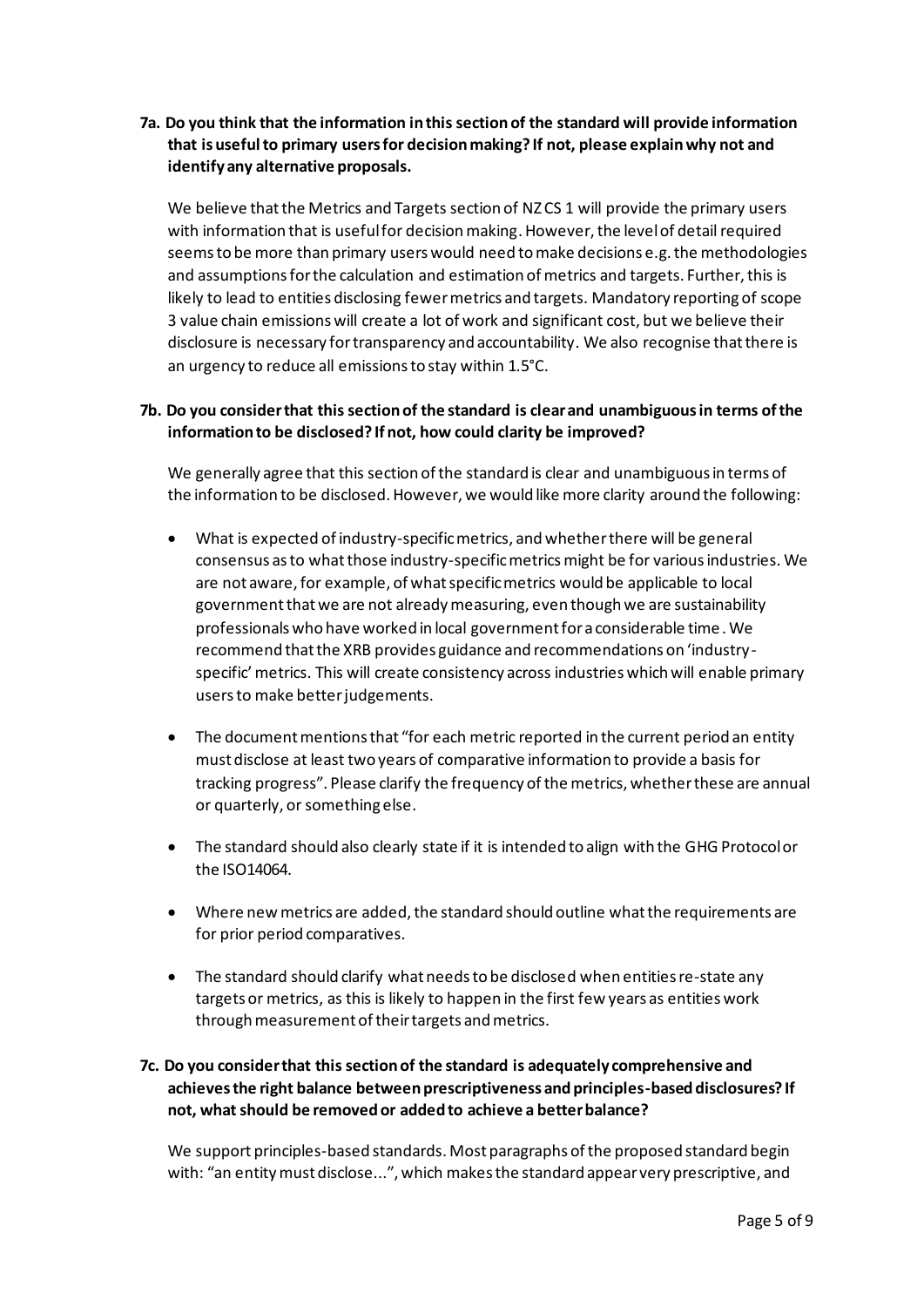would easily lend itself to a "tickbox" approach. We recommend that the principle is outlined first, then "to achieve this, an entity may/could include the following information…".

Where possible, the standard should be future proofed e.g., referring to international standards of much larger jurisdictions for specific guidance e.g. TCFD, GHG Protocol etc. This is to ensure comparability of reporting between jurisdictions and removes the requirement for the XRB to continually update their guidance.

# **8. We have not specified industry-specific metrics. The guidance will direct preparers where to look for industry-specific metrics. Do you believe this is reasonable or do you believe we should include a list of required metrics by industry? If so, do you believe we should use the TCFD recommendations or follow the TRWG prototype?**

We recommend that the standard refers to other international standards for examples of industry-specific metrics. Due to the nature of their business, some entities might not use "industry-specific" metrics, but use cross-industry metrics, and may not even have entity-specific metrics. We believe the standard should allow for this. If the objective of disclosing metrics is clear, then cross-industry, industry-specific and entity-specific metrics should be seen as no more than a meansto achieving the objective.

Metrics should primarily reflect progress towards an entity achieving its long-termtargets and should be ones thatthe entity uses internally to measure their performance. We do not believe it would be decision-useful for primary users to know how an entity is performing against prescribed metrics that may have little value or meaning for the entity. Metrics should be relevant, demonstrate progress towards climate targets, add value and have the capability to be altered or removed if the metric is no longer relevant.

It is difficult to comment on specific industry-specific metrics without knowing what industryspecific metrics the XRB are considering. In setting these metrics, we request that the XRB considerwhether they might be difficult and costly to calculate, and whether in such cases, cross-industry or entity specific metrics used by the entity might suffice.

# **9. We will require disclosure of scope 3 value chain emissions as part of this standard. Are there areas (particularly in your scope 3 value chain) where there are impediments to measuring at present? If so, what are these areas and when do you think it might be possible to measure these areas?**

The group is made up of 7 substantive different entities: Auckland Council, Watercare, Auckland Transport, Eke Panuku, Ports of Auckland Limited, Auckland Unlimited Limited and Regional Facilities Auckland. Auckland Council alone has around 8,000 suppliers. There is a significant amount of work and cost that is required to calculate scope 3 emissions with any accuracy, however we acknowledge the importance of it, particularly because scope 3 emissions account for a significant portion of our GHG inventories.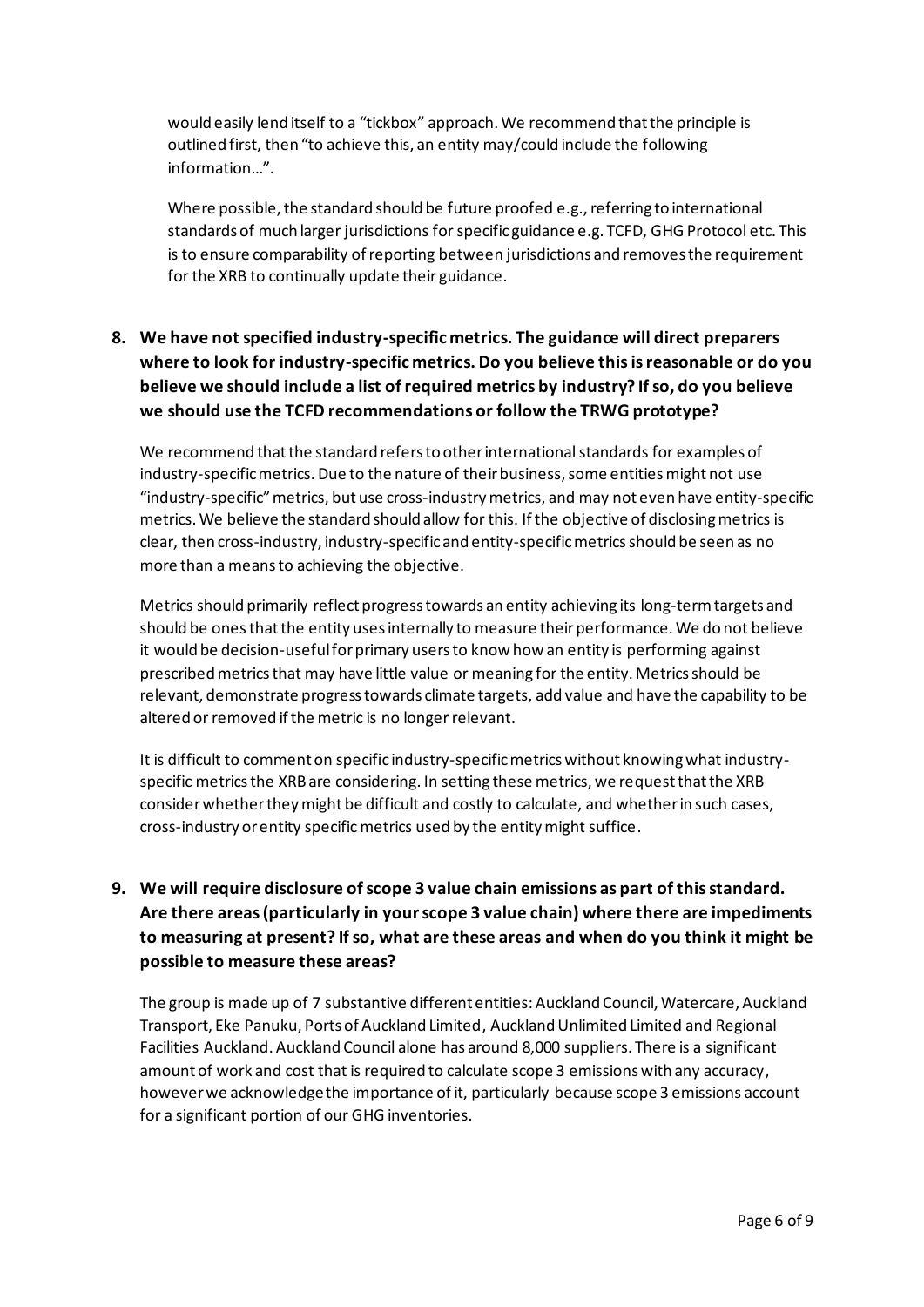Each entity has its own way of calculating emissions(selection of boundaries and whether operational or financial control is adopted as part of boundary selection). We think it will be difficult to report on our emissions as a group due to this and would like to avoid the potential of double counting.

# **10. Paragraphs 8, 9 and 10 contain specific requirements relating to the disclosure of GHG emissions to facilitate the conduct of assurance engagements in line with the requirement of section 461ZH of the Financial Markets Conduct Act. Do you have any observations or concerns about these proposed requirements?**

To ensure consistent reporting, we recommend that any requirements around disclosure of scope 3 value chain emissions align with widely adopted reporting standards, such as The Greenhouse Gas Protocol, or the ISO14064 standard.

# **11. Do you have any views on the defined terms as they are currently proposed?**

We recommend that the XRB includes definitions of cross-industry metrics and industry-specific metrics.

# **12. The XRB has proposed not providing first-time adoption provisions for the Metrics and Targets section of NZ CS 1. Do you agree? Why or why not?**

It takes time to produce a comprehensive baseline that can be used to track performance against targets year on year. For this reason, we would recommend that entities should have a minimum of scope 1 and 2 emissions targets in the first year and can add further targets thereafter.

Measuring scope 3 emissions can be quite challenging costly and takestime, especially for entities with a significant number of suppliers or complex distribution networks. Many CREs are at different stages with their climate disclosures reporting, and first-time adopters will struggle to do comprehensive scope 1, 2, 3 disclosures in theirfirst year. We recommend first-time adopters have more time to identify their scope 3 emissions to make comparison year on year more valuable.

In addition, performance against targets may not be measurable retrospectively, so comparatives should only be required prospectively i.e., in year 2, you report year 1 and 2's performance, and in year 3 you would report year 1, 2 and 3's performance.

# **13. The XRB proposes that the minimum level of assurance for GHG emissions be set at limited assurance. Do you agree?**

We recommend scope 1 and 2 move to reasonable assurance within 1 year, and scope 3 move to reasonable assurance in 2-3 years. That means that in the initial stages of adoption, the minimal level of assurance for scope 1, 2, and 3 be set at limited assurance. Even for early adopters, scope 3 will be a challenge for entitiesto determine, disclose, and present with an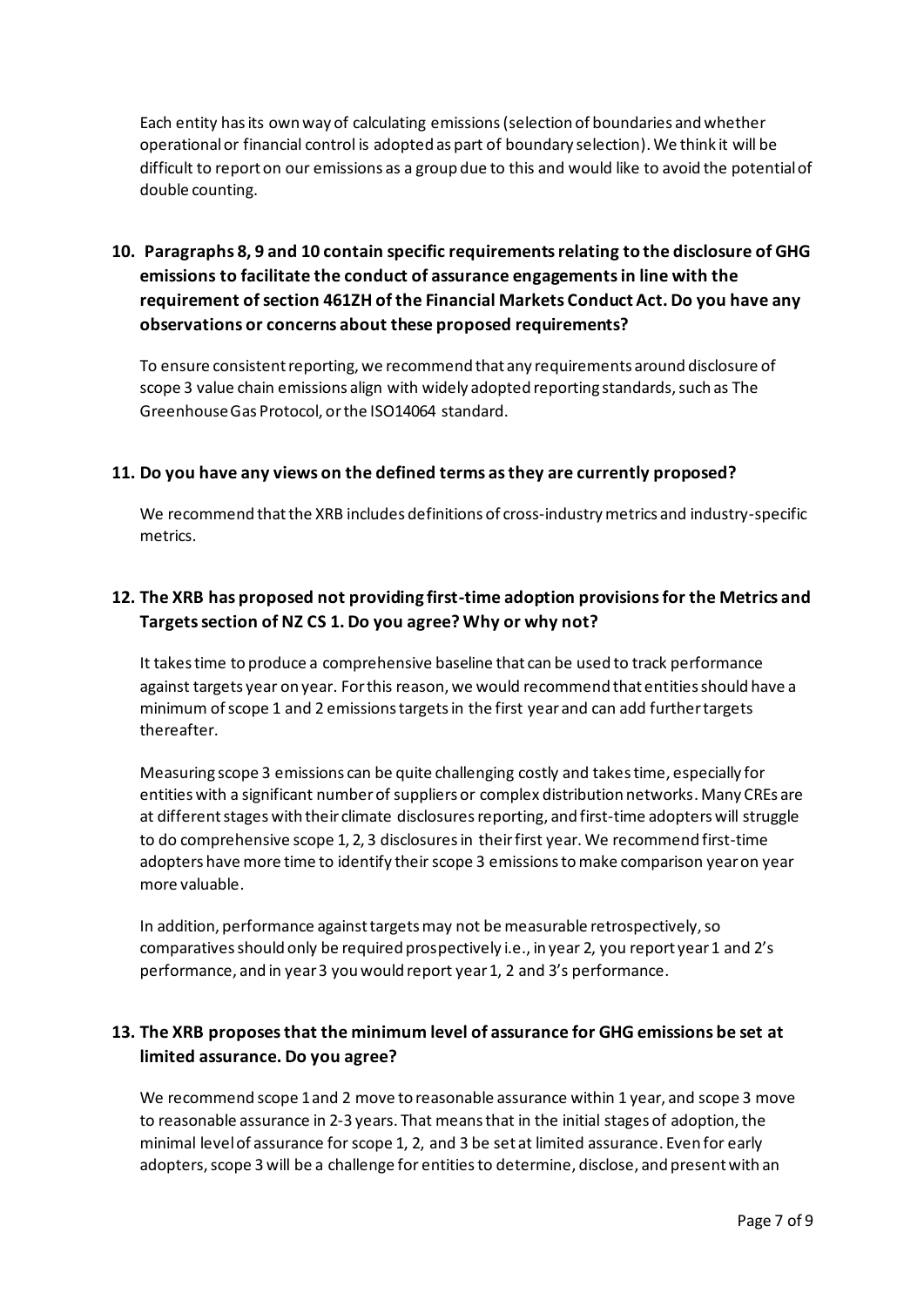auditable trail for indirect and direct value chain GHG emissions. Therefore, we recommend a gradual roll out approach over 2-3 years but no longerdue to the urgency to reduce all emissions to stay within 1.5°C.

# **14. The XRB has proposed a definition of material (Information is material if omitting, misstating, or obscuring it could reasonably be expected to influence decisions that primary users make on the basis of their assessments of an entity's enterprise value across all time horizons, including the long term). Do you agree with this definition? Why or why not?**

Defining 'material' following the enterprise value's approach sets a solid foundation for forprofit entitiesto develop climate-related disclosures. Not all CRE's are for-profit, and Auckland Council Group, as an example, issues debt on the back of its ability to issue rates to Aucklanders in the event of default. We acknowledge the XRB's wish to align with ISSB, however we do not believe the enterprise value approach is fit for purpose in the public sector context. Whether we acknowledge the central government and its agencies as a primary useror not, the reality is that climate statements will be one of the tools used by them to inform policy decisions. For this reason, all entities should be using a materiality to focus on key areas of risk to the entity and the public.

We understand XRB'sintention is to develop and include a double materiality approach in the future. We are of the view that the XRB should introduce double materiality into all aspects of NZ CS 1 now for the following reasons:

- The concept of 'affected stakeholders' is not included in the definition of primary users. We would like to highlight the need to include 'affected stakeholders' as we believe this concept would serve the information needs of public benefit entity stakeholders. Excluding public interest from the primary users is an exclusion of public benefit entity key stakeholder information needs.
- Materiality should reflect and meet the stakeholders needs from a financial materiality perspective and an impact materiality perspective. As the EFRAG defines on [Draft] ESRG 1 Double materiality conceptual guidelines for standard-setting Working paper published in January 2022:

"*Doublemateriality is a concept which provides criteria for determination of whether a sustainability topic or information has to be included in the undertaking's sustainability report. Double materiality is the union (in mathematical terms, i.e., union of two sets, not intersection) of impact materiality and financial materiality. A sustainability topic or information meets therefore the criteria of double materiality if it is material from the impact perspective or from the financial perspective or from both of these two perspectives."*

• Having a two-stage adoption approach to materiality will be costly and may result in significant re-work when the new approach is adopted. Under this approach entities would initially align risk management and governance structures to consider climate risk using the proposed enterprise value approach. If the concept of materiality is changed to a double materiality lens, entities will have to re-align their structures, which in our opinion is a suboptimaluse of resources. This process will require more time and money. If the intention